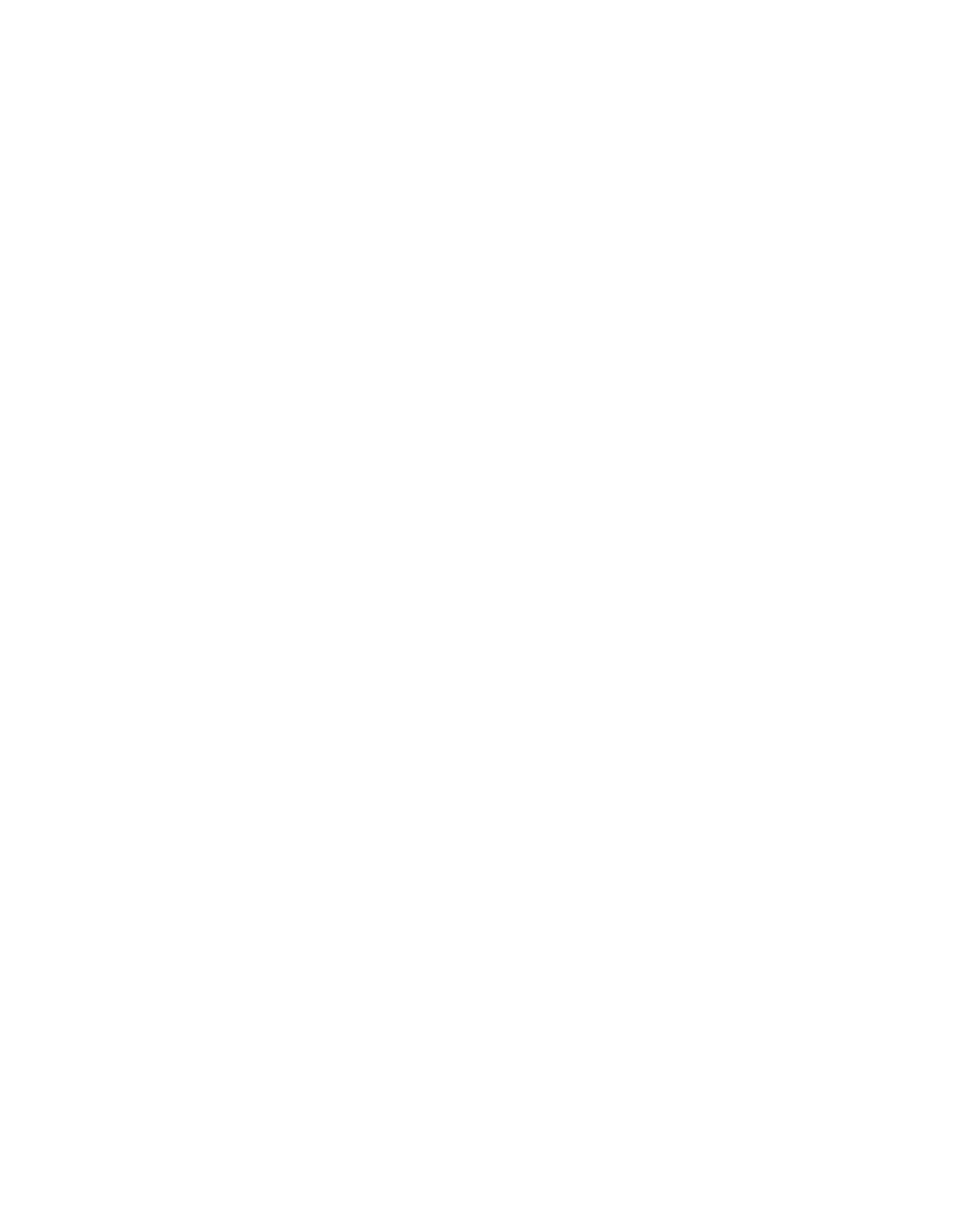#### **TABLE OF CONTENTS:**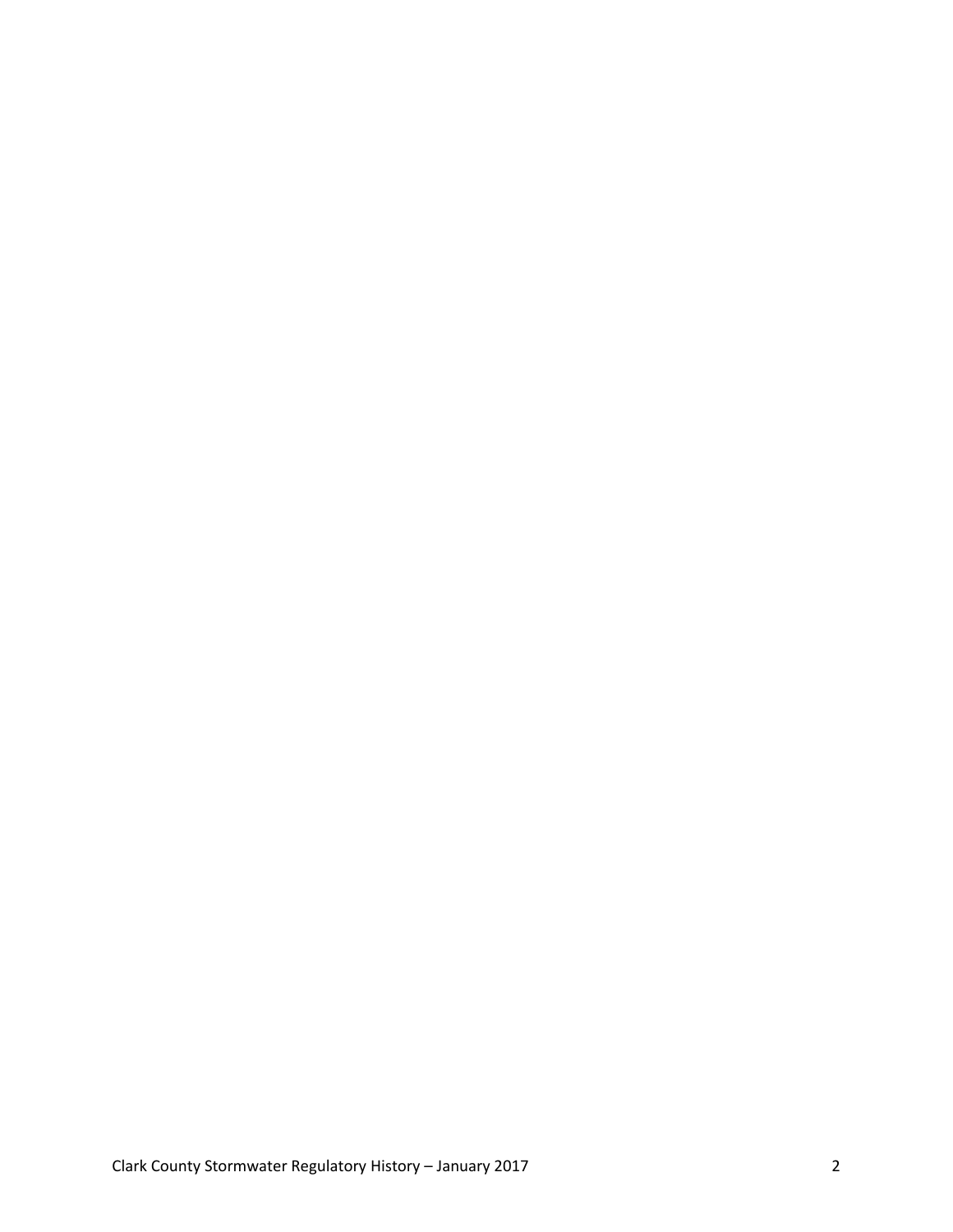### <span id="page-4-0"></span>**Background**

Several regulatory programs have significantly influenced the use of stormwater controls and habitat preservation as Whipple Creek developed. While there are additional plans such as the WRIA plan and salmon recovery plan, the principal regulatory protections in Whipple Creek are stormwater design requirements, the water quality ordinance, and the Growth Management Act zoning and habitat protections.

#### <span id="page-4-1"></span>**Stormwater Manual Regulatory Landmarks**

Stormwater controls required for development projects have changed considerably over the last 30 years. In Whipple Creek watershed, most of the urban development includes some level of treatment and flow control. The key milestones occurred as Whipple Creek was being developed:

1981 – Clark County adopts a drainage manual that includes the requirement to include a flow control requirement not to exceed the predevelopment 10 year event flow rate.

1990 – Clark County added treatment requirements based on the King County manual.

1994 - 1995 – Adoption of the Ecology 1992 Stormwater Management Manual for Puget Sound as the county manual. Flow control standard was implemented to not exceed the predevelopment rate for 2 year, 10-year and 100-year flows. In 1995, the flow rate was reduced to limiting the 2-year release rate to  $\frac{1}{2}$  of the predevelopment 2-year rate. This manual used a smaller treatment design storm than the 2/3 of the two year included in the manual. The county adopted a standard similar to the Portland, Oregon standard of treating 90 percent of the storms rather than 91 percent of all rainfall.

1999 – Clark County adoption the treatment standard of the 1992 Puget Sound Stormwater Management Manual.

2009 – Adoption of the 2005 Stormwater Management Manual for Western Washington. Projects having approved engineering plans before December 28, 2011 were built using the existing land cover as the predevelopment condition for flow control. The manual included LID BMPs for the first time.

December 2011 – Projects approved after December 28, 2011 are required to use the forested condition as the predevelopment land cover.

January 2016 – Clark County adopted its Stormwater Management Manual (2015) containing standards equivalent to the 2012 SWMMWW which included mandatory LID.

### <span id="page-4-2"></span>**Water Quality Ordinance**

In 1998, Clark County added a code chapter prohibiting the discharge of pollutants to storm drains, surface water and ground water. This chapter also required businesses to use source control BMPs to